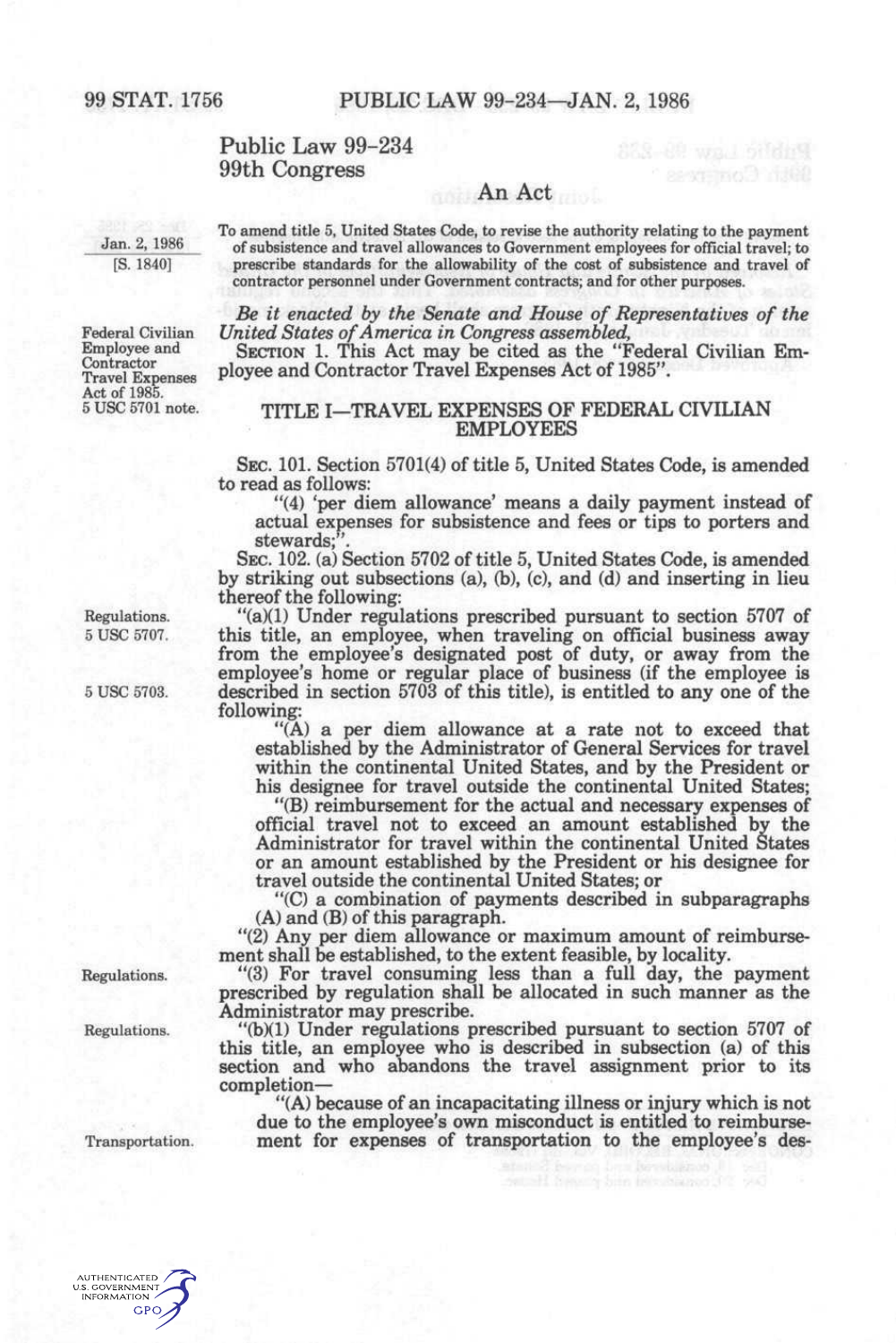ignated post of duty, or home or regular place of business, as the case may be, and to payments pursuant to subsection (a) of this section until that location is reached; or

"(B) because of a personal emergency situation (such as serious illness, injury, or death of a member of the employee's family, or an emergency situation such as fire, flood, or act of God), may be allowed, with the approval of an appropriate official of the agency concerned, reimbursement for expenses of transportation to the employee's designated post of duty, or home or regular place of business, as the case may be, and payments pursuant to subsection (a) of this section until that location is reached.

"(2)(A) Under regulations prescribed pursuant to section 5707 of this title, an employee who is described in subsection (a) of this section and who, with the approval of an appropriate official of the agency concerned, interrupts the travel assignment prior to its completion for a reason specified in subparagraph (A) or (B) of paragraph (1) of this subsection, may be allowed (subject to the limitation provided in subparagraph (B) of this paragraph)-

"(i) reimbursement for expenses of transportation to the location where necessary medical services are provided or the emergency situation exists,

"(ii) payments pursuant to subsection (a) of this section until that location is reached, and

"(iii) such reimbursement and payments for return to such assignment.

"(B) The reimbursement which an employee may be allowed pursuant to subparagraph (A) of this paragraph shall be the employee's actual costs of transportation to the location where necessary medical services are provided or the emergency exists, and return to assignment from such location, less the costs of transportation which the employee would have incurred had such travel begun and ended at the employee's designated post of duty, or home or regular place of business, as the case may be. The payments which an employee may be allowed pursuant to subparagraph (A) of this paragraph shall be based on the additional time (if any) which was required for the employee's transportation as a consequence of the transportation's having begun and ended at a location on the travel assignment (rather than at the employee's designated post of duty, or home or regular place of business, as the case may be).

"(3) Subject to the limitations contained in regulations prescribed pursuant to section 5707 of this title, an employee who is described in subsection (a) of this section and who interrupts the travel assignment prior to its completion because of an incapacitating illness or injury which is not due to the employee's own misconduct is entitled to payments pursuant to subsection (a) of this section at the location where the interruption occurred.".

(b) Section 5702 of such title is further amended by redesignating *Ante,* p. 1756. subsection (e) as subsection (c).

SEC. 103. (a) Subchapter I of chapter 57 of title 5, United States Code, is amended by inserting after section 5706 the following new section:

#### "§ 5706a. Subsistence **and** travel expenses for threatened law enforcement personnel

"(a) Under regulations prescribed pursuant to section 5707 of this title, when the life of an employee who serves in a law enforcement.

Regulations. 5 USC 5707.

Transportation.

Regulations. 5 USC 5707.

5 USC 5706a.

Regulations. 5 USC 5707.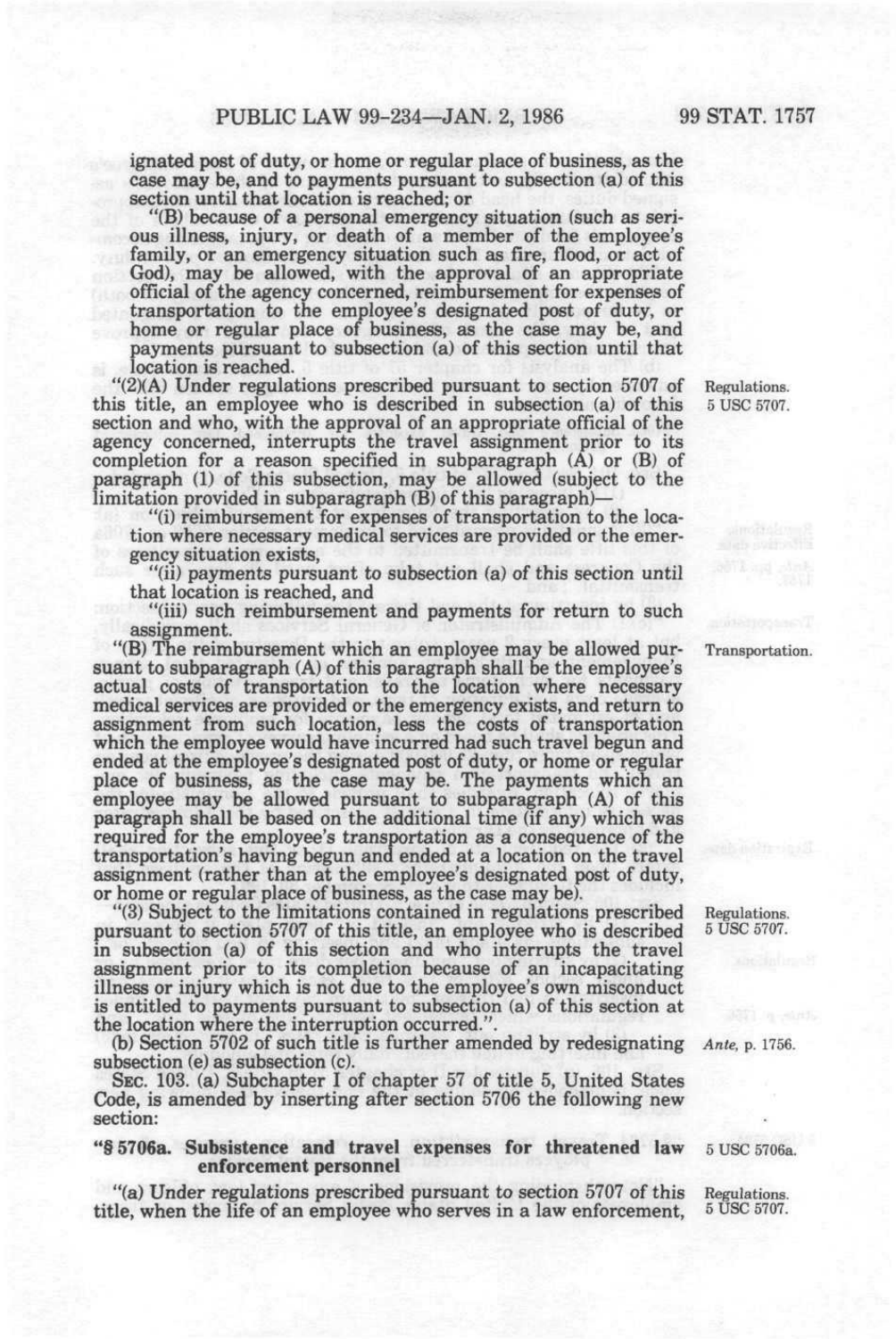investigative, or similar capacity, or members of such employee's immediate family, is threatened as a result of the employee's assigned duties, the head of the agency concerned may approve appropriate subsistence payments for the employee or members of the employee's family (or both) while occupying temporary living accommodations at or away from the employee's designated post of duty.

"(b) When a situation described in subsection (a) of this section requires the employee or members of the employee's family (or both) to be temporarily relocated away from the employee's designated post of duty, the head of the agency concerned may approve transportation expenses to and from such alternate location.

(b) The analysis for chapter 57 of title 5, United States Code, is amended by inserting after the item pertaining to section 5706 the following new item:

"5706a. Subsistence and travel expenses **for** threatened **law** enforcement personnel.".

SEC. 104. Section 5707 of title 5, United States Code, is amended— (1) by inserting  $"(1)"$  immediately after  $"(a)"$ ;

(2) by inserting the following at the end of subsection (a): "(2) Regulations promulgated to implement section 5702 or 5706a of this title shall be transmitted to the appropriate committees of the Congress and shall not take effect until 30 days after such transmittal."; and

(3) by inserting at the end thereof the following new subsection:

"(c)(1) The Administrator of General Services shall periodically, but at least every 2 years, submit to the Director of the Office of Management and Budget an analysis of estimated total agency payments for such items as travel and transportation of people, average costs and duration of trips, and purposes of official travel; and of estimated total agency payments for employee relocation. This analysis shall be based on a sampling survey of agencies each of which spent more than \$5,000,000 during the previous fiscal year on travel and transportation payments, including payments for employee relocation. Agencies shall provide to the Administrator the necessary information in a format prescribed by the Administrator and approved by the Director.

"(2) The requirements of paragraph (1) of this subsection shall expire upon the Administrator's submission of the analysis that includes the fiscal year that ends September 30,1991.".

SEC. 105. Section 5724a of title 5, United States Code, is amended— (1) by striking out "instead of" each place it appears in

subsections  $(a)(1)$  and  $(a)(2)$  and inserting in lieu thereof "or"; (2) by striking out "maximum per diem rates prescribed by or under section 5702 of this title" each place it appears and

inserting in lieu thereof "maximum payment permitted under regulations which implement section 5702 of this title"; and

(3) by striking out "average daily rates" in subsection  $(a)(3)$ and inserting in lieu thereof "daily rates and amounts".

SEC. 106. (a) Subchapter II of chapter 57 of title 5, United States Code, is amended by adding at the end thereof the following new section:

"§ 5734. Travel, transportation, and relocation expenses of employees transferred from the Postal Service

"Notwithstanding the provisions of any other law, officers and employees of the United States Postal Service promoted or trans-

Regulations. Effective date. *Ante,* pp. 1756, 1757.

Transportation.

Expiration date.

Regulations.

*Ante,* p. 1756.

5 USC 5734.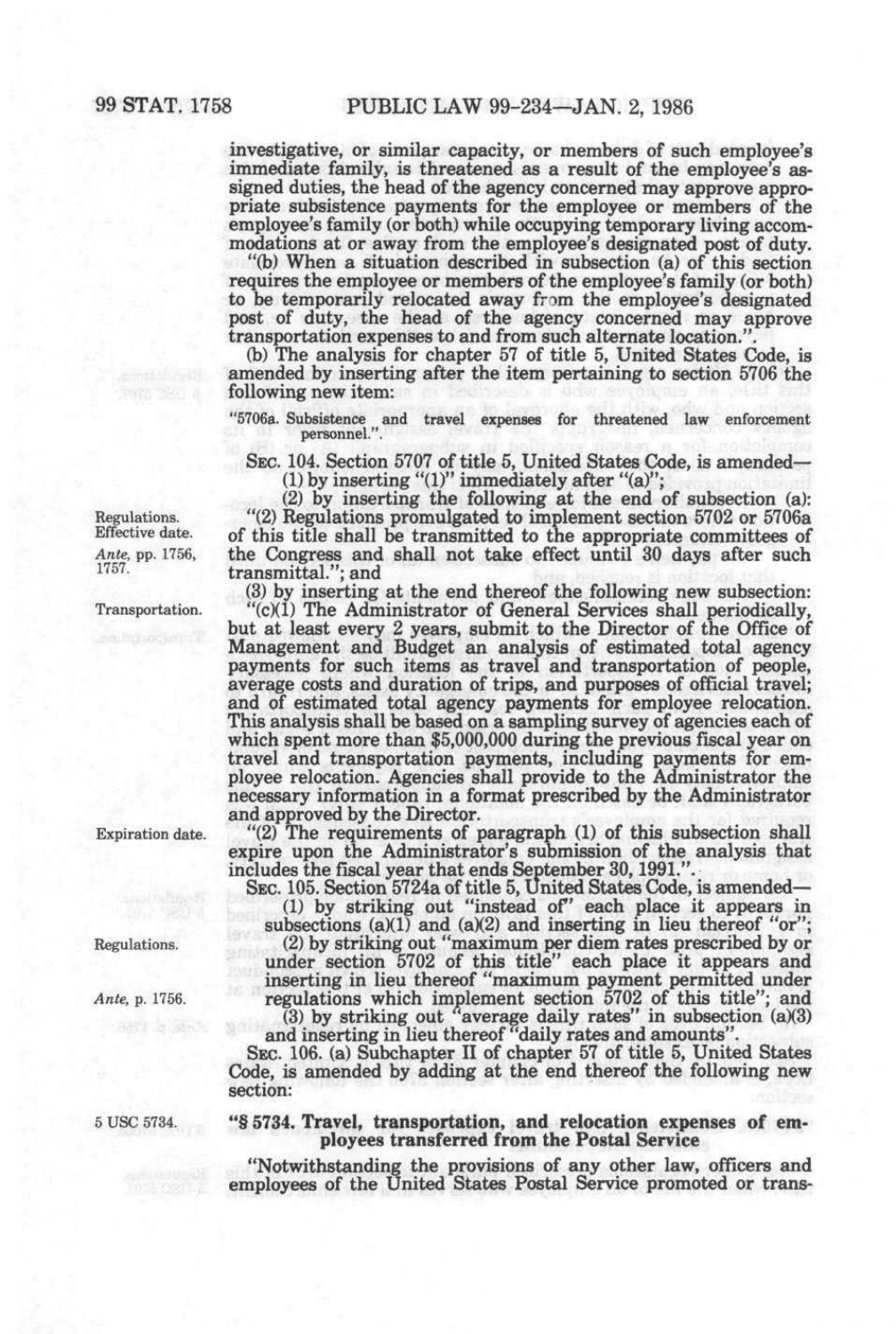ferred under section 1006 of title 39, United States Code, from the Postal Service to an agency (as defined in section 5721 of this title), 5 USC 5721. for permanent duty may be authorized travel, transportation, and relocation expenses and allowances under the same conditions and to the same extent authorized by this subchapter for other transferred employees within the meaning of this chapter.'

(b) The analysis for chapter 57 of title 5, United States Code, is amended by inserting after the item relating to section 5733 the following new item:

"5734. Travel, transportation, and relocation expenses of employees transferred from the Postal Service.".

SEC. 107. (a) Section 7(e) of the Technology Assessment Act of 1972 Regulations. (2 U.S.C. 476(e)) is amended by striking out "a per diem in lieu of subsistence at not to exceed the rate prescribed in sections 5702 and" and inserting in lieu thereof "payments when traveling on official business at not to exceed the payment prescribed in regulations implementing section 5702 and in".

(b) Section  $636(g)(2)$  of the Foreign Assistance Act of 1961 (22) U.S.C.  $2396(g)$  is amended by striking out "5702(c)" and inserting in lieu thereof "5702"

(c) Section 4941(d)(2)(G)(vii) of the Internal Revenue Code of 1954  $(26 \text{ U.S.C. } 4941\text{ (d)}\text{ (2)}\text{ (G)}\text{ (vii)})$  is amended by striking out "5702(a)" and inserting in lieu thereof "5702".

(d) Section 456(a) of title 28, United States Code, is amended by Regulations, striking out "a per diem allowance for travel at the rate which the Director establishes not to exceed the maximum per diem allowance fixed by section 5702(a) of title 5, or in accordance with regulations which the Director shall prescribe with the approval of the Judicial Conference of the United States, reimbursement for his actual and necessary expenses of subsistence not in excess of the maximum amount fixed by section 5702 of title 5" and inserting in lieu thereof the following: "payments for subsistence expenses at rates or in amounts which the Director establishes, in accordance with regulations which the Director shall prescribe with the approval of the Judicial Conference of the United States and after considering the rates or amounts set by the Administrator of General Services and the President pursuant to section 5702 of title 5". *Ante,* p. 1756.

(e) Section 326(b) of title 31, United States Code, is amended by striking out "rates" and inserting in lieu thereof "rates and amounts".

(f) Section 6 of Public Law 90-67 (42 U.S.C. 2477) is amended by striking out "rates" and inserting in lieu thereof "rates and amounts".

#### TITLE II—TRAVEL EXPENSES OF GOVERNMENT CONTRACTORS

SEC. 201. The Office of Federal Procurement Policy Act (41 U.S.C. 401 et seq.) is amended by adding at the end thereof the following new section:

#### **TRAVEL EXPENSES OF GOVERNMENT CONTRACTORS**

"SEC. 24. Under any contract with any executive agency, costs incurred by contractor personnel for travel, including costs of lodging, other subsistence, and incidental expenses, shall be consider^ to be reasonable and allowable only to the extent that they do not exceed the rates and amounts set by subchapter I of chapter 57 of

41 USC 420.

Regulations.